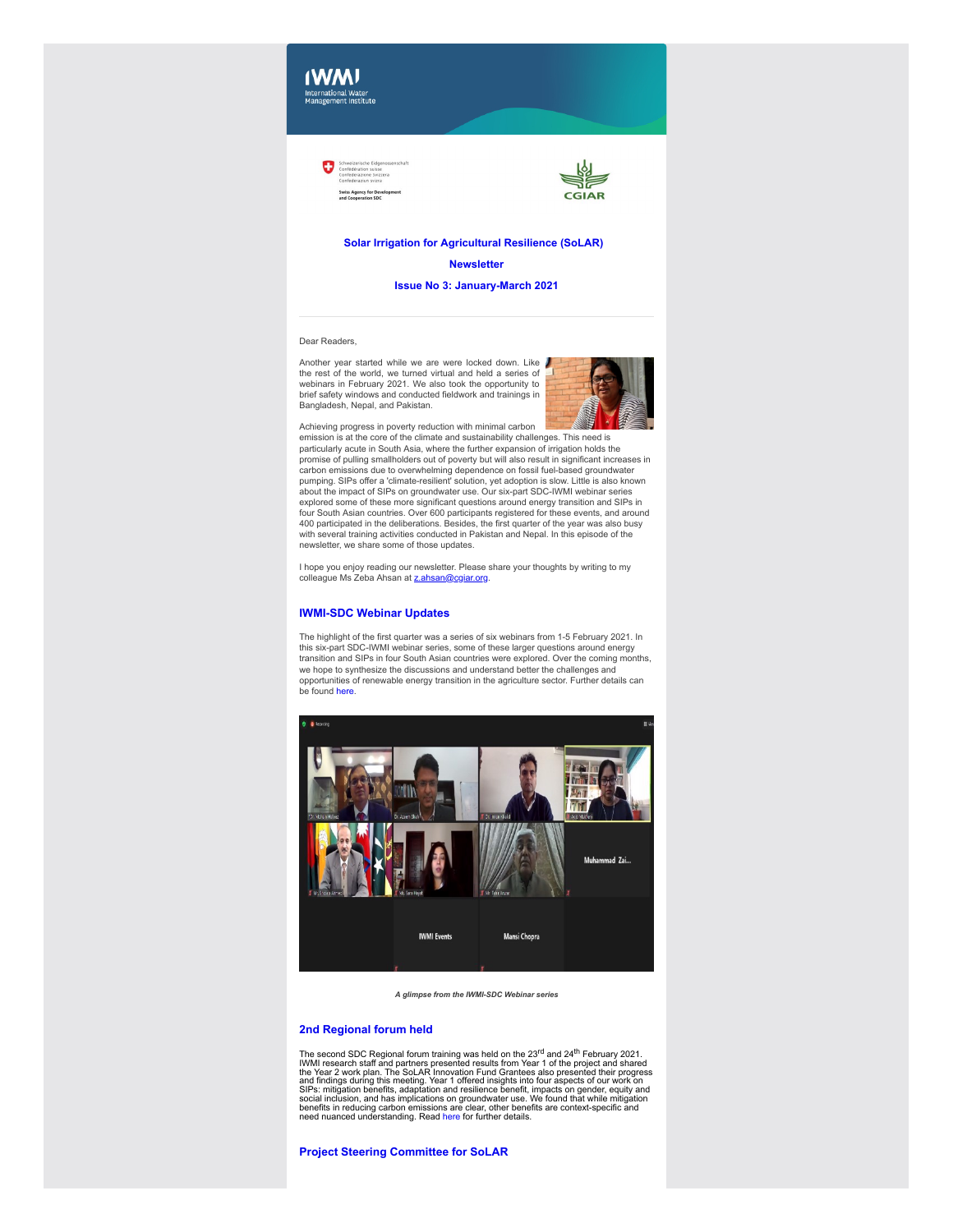The overall purpose of the Project Steering Committee (PSC) is to review and approve annual work plans, monitor progress in project execution, provide strategic and policy guidance, and support communication and dissemination of project outcomes. The third meeting of the PSC was held online on February 24, 2021. Dr Aditi Mukherji, Regional Project Leader for the SDC-SoLAR project, shared project updates as per the meeting agenda. Read the minutes of the meeting [here.](https://clt1364917.bmetrack.com/c/l?u=CAE2E18&e=12E2E12&c=14D3B5&t=1&email=rCl6ZXzNdYXAlaa8rt3zZVChLVqEDDIg&seq=1)

## **Country highlights**

# *Field visits for mapping command area of SIPs in Bangladesh*

One of the project's core activities is to compare groundwater pumping behaviour by SIP and non-SIP (diesel) farmers. This requires delineating command areas of SIPs and diesel pumps and setting up discharge measurement instruments. To this end, our partner<br>NGO Forum and officials from IDCOL undertook a field visit in our project areas earlier in the year. Read [here](https://clt1364917.bmetrack.com/c/l?u=CAE2E19&e=12E2E12&c=14D3B5&t=1&email=rCl6ZXzNdYXAlaa8rt3zZVChLVqEDDIg&seq=1) for further details.



*Interviewing and data collection from SIP operator*

## *2nd C-PMC India meeting held*

The second C-PMC meeting for India was held virtually on January 20, 2021. Members included representatives from [GUVNL](https://clt1364917.bmetrack.com/c/l?u=CAC46F5&e=12E2E12&c=14D3B5&t=1&email=rCl6ZXzNdYXAlaa8rt3zZVChLVqEDDIg&seq=1), [GERMI](https://clt1364917.bmetrack.com/c/l?u=CAC46F6&e=12E2E12&c=14D3B5&t=1&email=rCl6ZXzNdYXAlaa8rt3zZVChLVqEDDIg&seq=1), [ATREE,](https://clt1364917.bmetrack.com/c/l?u=CAC46F7&e=12E2E12&c=14D3B5&t=1&email=rCl6ZXzNdYXAlaa8rt3zZVChLVqEDDIg&seq=1) [GIZ](https://clt1364917.bmetrack.com/c/l?u=CAC46F8&e=12E2E12&c=14D3B5&t=1&email=rCl6ZXzNdYXAlaa8rt3zZVChLVqEDDIg&seq=1) and representatives from [SDC](https://clt1364917.bmetrack.com/c/l?u=CAC46F9&e=12E2E12&c=14D3B5&t=1&email=rCl6ZXzNdYXAlaa8rt3zZVChLVqEDDIg&seq=1) and IWMI. The C-PMC was apprised of Year 1 progress and informed about plans for Year 2 activities in India which they approved. Further details can be found [here](https://clt1364917.bmetrack.com/c/l?u=CAE2E1A&e=12E2E12&c=14D3B5&t=1&email=rCl6ZXzNdYXAlaa8rt3zZVChLVqEDDIg&seq=1).

#### *IWMI and IDCOL signed an agreement to pilot grid-connected SIPs*

As a part of this agreement, IDCOL will assign existing solar pump sponsors to design the grid integration pilot with IWMI. They will also facilitate the engagement of solar irrigation sponsors in all project activities, conduct multiple need-based farmer training, and facilitate organizing national forums with relevant stakeholders from national, provincial and local policymakers and help disseminate information. IWMI's Director-General, Dr Mark Smith and Executive Director & CEO of IDCOL, Mahmood Malik, signed the agreement on February 24, 2021. Further details can be found here

#### *Solar technicians trained in Itahari, Nepal*

A 7-day residential solar technicians' training under the project was successfully carried out in Itahari, Nepal, from February 28 – March 06, 2021, following all COVID-19 restrictions. The pool of 20 trainees consisted of technicians, engineers and technical officers from private companies and government bodies such as officials of rural municipalities and representatives from the <u>Alternative Energy Promotion Centre</u> (AEPC).<br>The participants were trained on major components of Solar PV systems. Local partner Pathibhara Polytechnic conducted the training at their training Centre. Read [here](https://clt1364917.bmetrack.com/c/l?u=CAE2E1B&e=12E2E12&c=14D3B5&t=1&email=rCl6ZXzNdYXAlaa8rt3zZVChLVqEDDIg&seq=1) for more information.

### *Understanding agricultural water management: IWMI partners with KFUEIT*

On March 30, 2021, IWMI, under the SoLAR project, partnered with Khawaja Fareed University of Engineering and Information Technology (KEUEIT) to generate field-level<br>evidence on some of the best agricultural water management practices coupled with solar irrigation pumps. IWMI has also provided training on precision surface irrigation to faculty, students, and farmers during field trials. Four trials sites were undertaken during the winter season to sow wheat under different configurations of the farming fields. Read [here](https://clt1364917.bmetrack.com/c/l?u=CAE2E1C&e=12E2E12&c=14D3B5&t=1&email=rCl6ZXzNdYXAlaa8rt3zZVChLVqEDDIg&seq=1) for more information.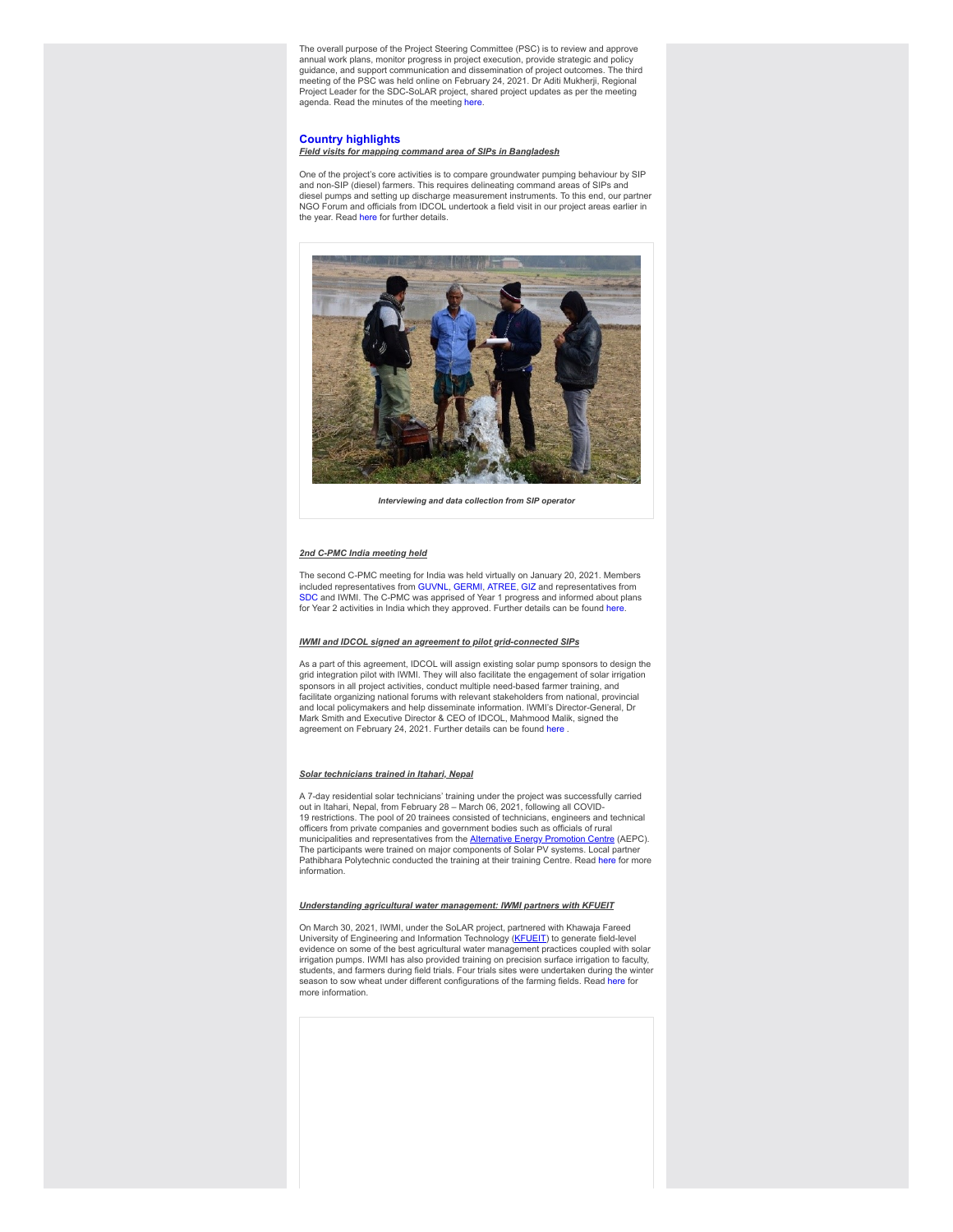

*Inspection of flow meter structure*

## *Training conducted by IWMI-Pakistan*

A half-day training session was arranged on the *'Design of Solar Operated Pumping System for Precision Surface Irrigation'* at the Civil Engineering Auditorium of the KFUEIT in Rahim Yar Khan on March 31, 2021. A total of 81 participants attended this training. The program was also live-streamed. Read [here](https://clt1364917.bmetrack.com/c/l?u=CAE2E1C&e=12E2E12&c=14D3B5&t=1&email=rCl6ZXzNdYXAlaa8rt3zZVChLVqEDDIg&seq=2) for further details.

IWMI researchers also conducted a training on O&M of SIPs with 19 farmers. This was followed by a field visit for giving them a hands-on experience. Read [here](https://clt1364917.bmetrack.com/c/l?u=CAE2E1C&e=12E2E12&c=14D3B5&t=1&email=rCl6ZXzNdYXAlaa8rt3zZVChLVqEDDIg&seq=3) for further details.



*Field demonstration during O&M training*

# **What keeps the IWMI-SoLAR staff busy?**

*Here's what Dr Azeem Shah, Senior Regional Researcher - Governance of Water Institutions at IWMI has to say:*

**What is your role in the project?**

I am currently the Country Lead for the SoLAR project in Pakistan.

#### **What are the important policy questions that your country team is trying to answer?**

The beauty of the SoLAR project is that it was developed through extensive consultations with all the key stakeholders from public and private sectors in Pakistan. The project is trying to provide evidencebased information to the following three policy questions:



- Does farmer behaviour vis-à-vis groundwater pumping change when they replace diesel pumps with solar technology for groundwater pumping for agriculture?
- Does farmer behaviour vis-à-vis groundwater pumping change if they could feed-in electricity to the national grid. The farmers included in this sample do not have a grid-connected tube well and use the solar pump to abstract groundwater.
- Would precision surface irrigation coupled with solar technology merit promotion, or is the traditional approach of solar associated with HEIS the future of solar irrigation?

**What keeps you motivated to be a part of this project?**